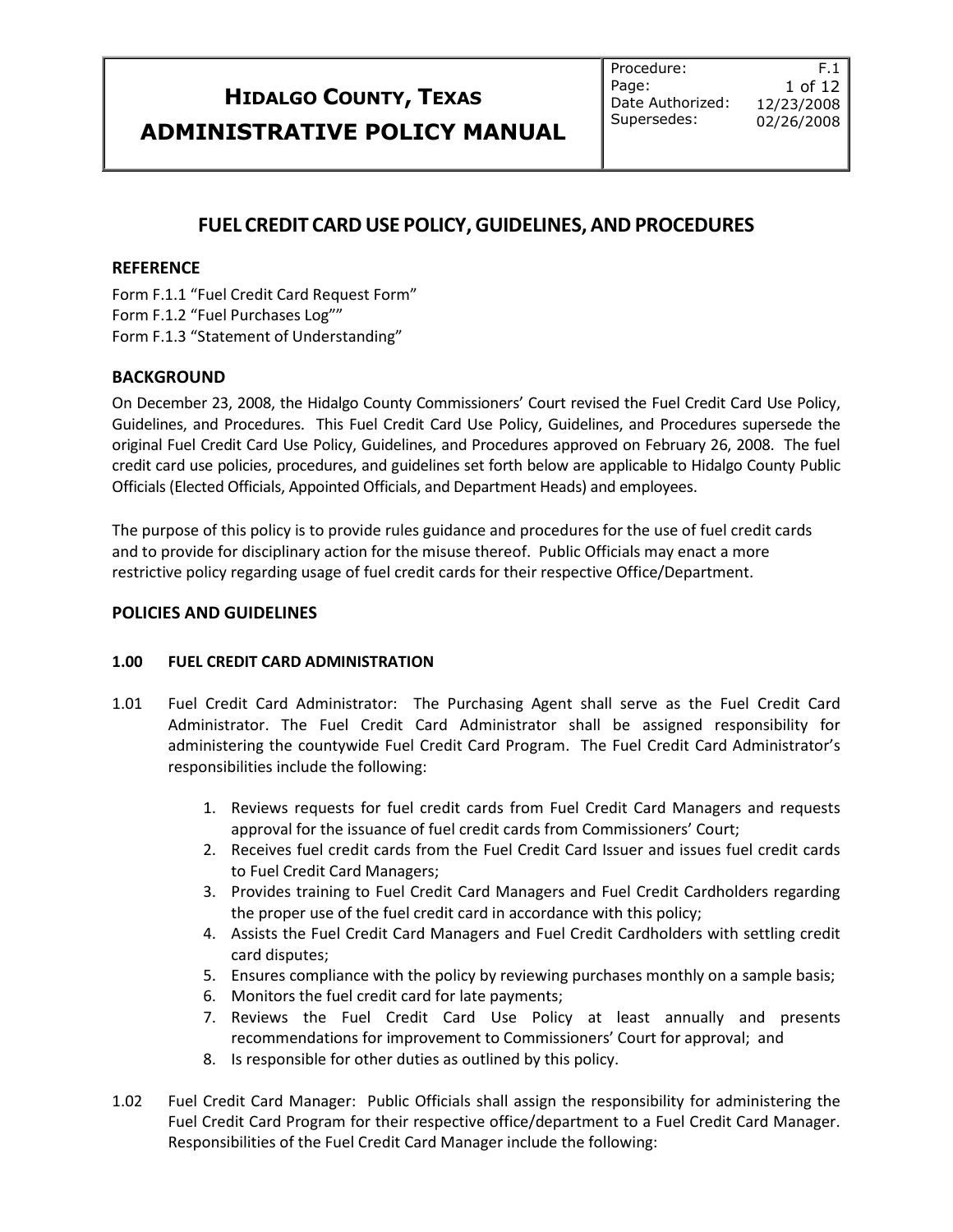F.1

- 1. Receives training upon designation as a Fuel Credit Card Manager and annually thereon regarding administration of the Fuel Credit Card Program and responsibilities from the Fuel Credit Administrator;
- 2. Submits requests for fuel credit cards to the Fuel Credit Card Administrator;
- 3. Distributes fuel credit cards to Fuel Credit Cardholders;
- 4. Distributes fuel credit cards to authorized users of non-vehicle related equipment when card is needed to make a fuel purchase;
- 5. Documents on a log the date the fuel credit card was released/returned and the name of the authorized user that was provided with the non-vehicle related equipment fuel credit card to make a purchase;
- 6. Reviews fuel credit card purchases in detail on a monthly basis to ensure that purchases are appropriate and made in accordance with this policy;
- 7. Reviews fuel credit card statements and recommends approval of payment to the Public Official;
- 8. Ensures fuel credit cards are stored in a secure location while not in use; and
- 9. Is responsible for other duties as outlined by this policy.
- 1.03 Fuel Credit Cardholder (authorized users): Fuel Credit Cardholders are those individuals authorized by Commissioners' Court to make fuel purchases with a fuel credit card in accordance with this policy. Fuel Credit Cardholders responsibilities include the following:
	- 1. Obtains and safeguards original itemized receipts for all fuel purchases;
	- 2. Documents fuel purchases on *Form F.1.2 "Fuel Purchases Log"*;
	- 3. Certifies all fuel purchases were for official county business;
	- 4. Ensures fuel credit cards are secured safely while in their possession; and
	- 5. Is responsible for other duties as outlined by this policy.
- 1.04 Fuel Credit Card Issuer: The Fuel Credit Card Issuer is the company that issues fuel credit cards and sends out the monthly fuel credit card statements.

### **2.00 FUEL CREDIT CARD REQUIREMENTS**

- 2.01 Requests for fuel credit cards must be presented by the Fuel Credit Card Administrator to Commissioners' Court for approval. Only authorized Cardholders shall have access and use to a fuel credit card.
- 2.02 Use of fuel credit card shall be restricted to purchase of fuel for official county business and be limited to regular unleaded or the recommended manufacturers fuel type. The fuel credit card is never to be used for securing of goods or services.
- 2.03 Sufficient funds must be available in the adopted budget before fuel expenditure is made.
- 2.04 Each fuel credit card will be assigned to a specific county vehicle and is to be used exclusively for that vehicle while on official county business.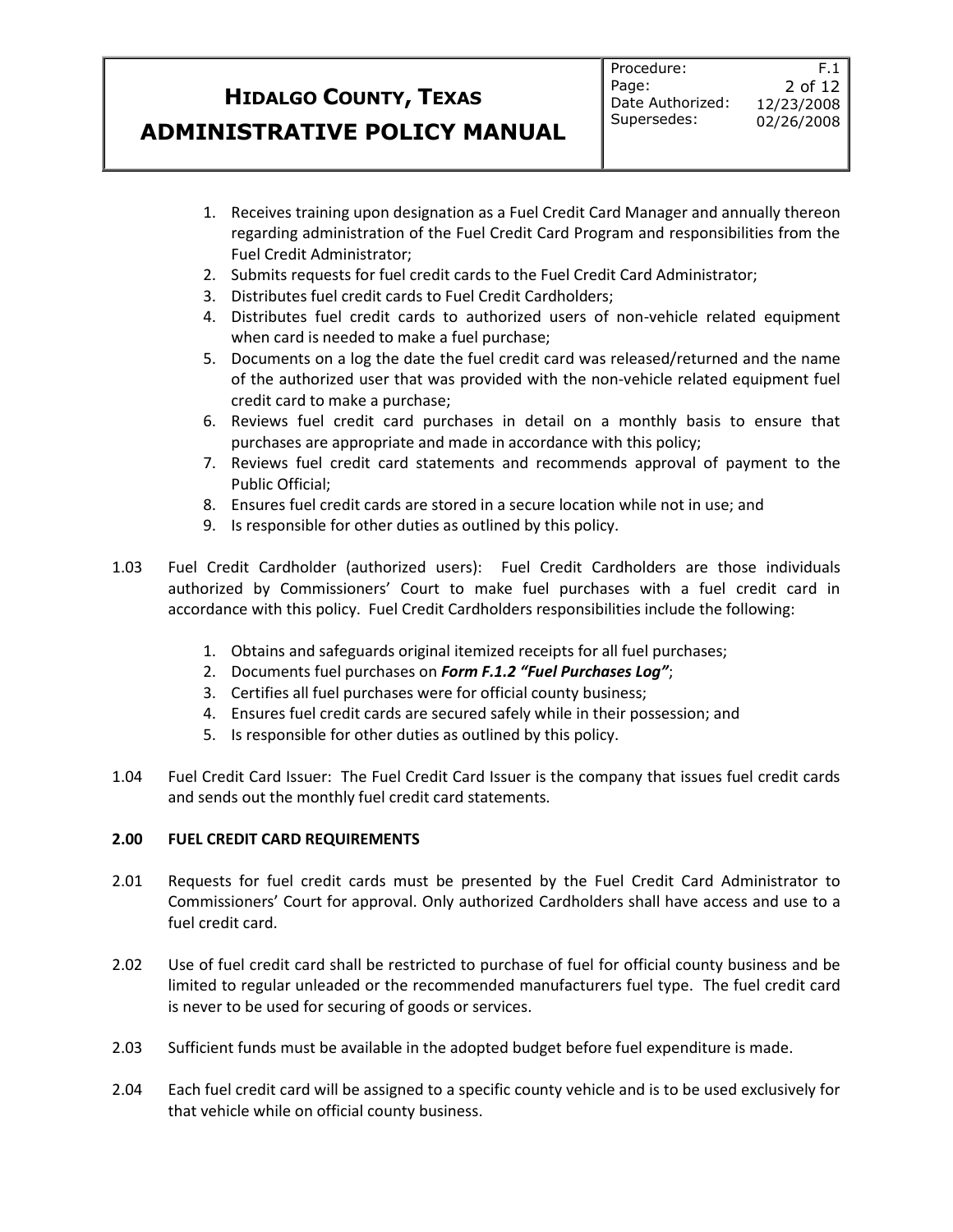- 2.05 Fuel credit cards may be issued to authorized users for non-vehicle related fuel purchases (i.e. lawnmowers and weed eaters). The authorized users for non-vehicle related fuel purchases should be limited to the minimum amount of authorized users. Non-vehicle related fuel purchases shall require extra monitoring by the Fuel Credit Card Manager and the Fuel Credit Card Administrator.
- 2.06 The purchase of fuel for rental vehicles is not allowed except for the Sheriff's Office and the Elections Department while conducting official County business.
- 2.07 Under no circumstance shall a fuel credit card be used for personal vehicles or for another county vehicle for which the fuel credit card is not assigned.
- 2.08 If an employee finds it necessary to purchase fuel for a county vehicle or rental vehicle with personal funds as opposed to the fuel credit card, a request for reimbursement should be submitted to the County Auditor's Accounts Payable Division, along with proper supporting documentation (i.e. original itemized receipts).
- 2.09 Public Officials and County employees receiving a car allowance, Fuel Credit Card Managers, and the Fuel Credit Card Administrator may not have access to or be issued a fuel credit card.
- 2.10 Fuel credit cards for county and authorized rental vehicles will have a credit limit of \$500.00 per month and two transactions per day unless otherwise requested and approved by Commissioners' Court. Fuel credit cards for non-vehicle related equipment will have a credit limit of \$100.00 per month and two transactions per day unless otherwise requested and approved by Commissioners' Court. Requests for increases with proper justification shall be submitted to the Fuel Credit Card Administrator in writing for review prior to obtaining Commissioners' Court approval.

#### 2.11 **Obtaining a Fuel Credit Card**

- 1. The Fuel Credit Card Manager shall make requests to the Fuel Credit Card Administrator for fuel credit card(s) using *Form F.1.1" "Fuel Credit Card Request"* form.
- 2. Each fuel credit card shall have pre-established merchant codes, credit limits, and limit on daily # of transactions.
- 3. Requests for changes to these limits shall be submitted for review to the Fuel Credit Card Administrator.
- 4. The Fuel Credit Card Administrator shall submit a copy of *Form F.1.1 "Fuel Credit Card Request" form* to the Department of Budget and Management's Risk Safety Division to verify that requested users of fuel credit cards meet the County's driver requirements.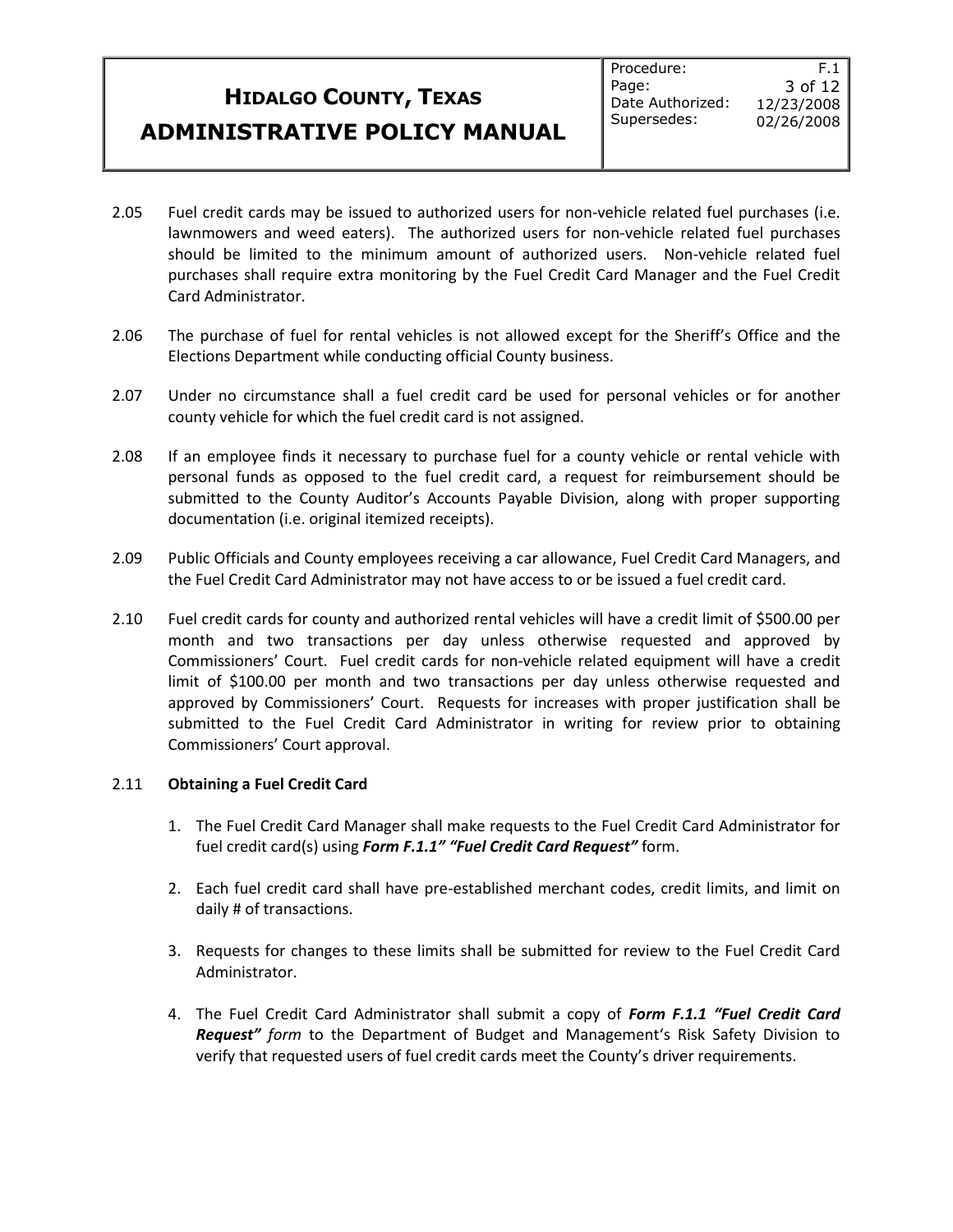F.1

- 6. Once approval is obtained, the Fuel Credit Card Administrator must provide face-to-face training to the Fuel Credit Cardholder before fuel credit card(s) is issued. The fuel credit card shall not be released until the training is provided. The training shall be provided yearly to existing Fuel Credit Cardholders and Fuel Credit Card Managers. The Fuel Credit Card Administrator shall maintain evidence of the training in the form of a sign-in sheet.
- 7. The Fuel Credit Card Administrator shall require the Fuel Credit Cardholder to sign *Form F.1.3 "Statement of Understanding"* acknowledging that the Fuel Credit Cardholder has read and agrees to comply with the Fuel Credit Card Use Policy, Guidelines, and Procedures.

### 2.12 **Fuel Credit Card Security**

- 1. The Fuel Credit Card Manager shall maintain a list of approved fuel credit cards and authorized users for his/her department. The Fuel Credit Card Manager should note on the list the names of the authorized users for each fuel credit card. List shall be physically secured.
- 2. The Fuel Credit Card Manager shall maintain all fuel credit cards safe and secure.
- 3. The Fuel Credit Card Manager shall only release non-vehicle related equipment fuel credit cards to authorized users when needed to make a fuel purchase. The Fuel Credit Card Manager shall document on a log the date the fuel credit card was released/returned and the name of the authorized user to which the non-vehicle related equipment fuel credit card was released.
- 4. The Fuel Credit Cardholders shall not share their assigned unique PIN numbers.
- 5. The Fuel Credit Card Administrator shall maintain the name and number of the Fuel Credit Card Issuer representative.
- 6. The Fuel Credit Card Administrator shall maintain a list of approved Fuel Credit Cardholders and the Fuel Credit Card Manager assigned to the fuel credit card. The list shall include the authorized merchant codes credit limits, and limit on daily # of transactions. In addition, the Fuel Credit Card Manager should note on the list the names of the authorized users for each fuel credit card. List shall be physically secured.
- 7. The Fuel Credit Card Administrator shall submit an updated list to the County Auditor's Accounts Payable Division by the  $5<sup>th</sup>$  workday of the following month.
- 8. The fuel credit card should be a unique color to reduce the risk of being accidentally used as a personal credit card.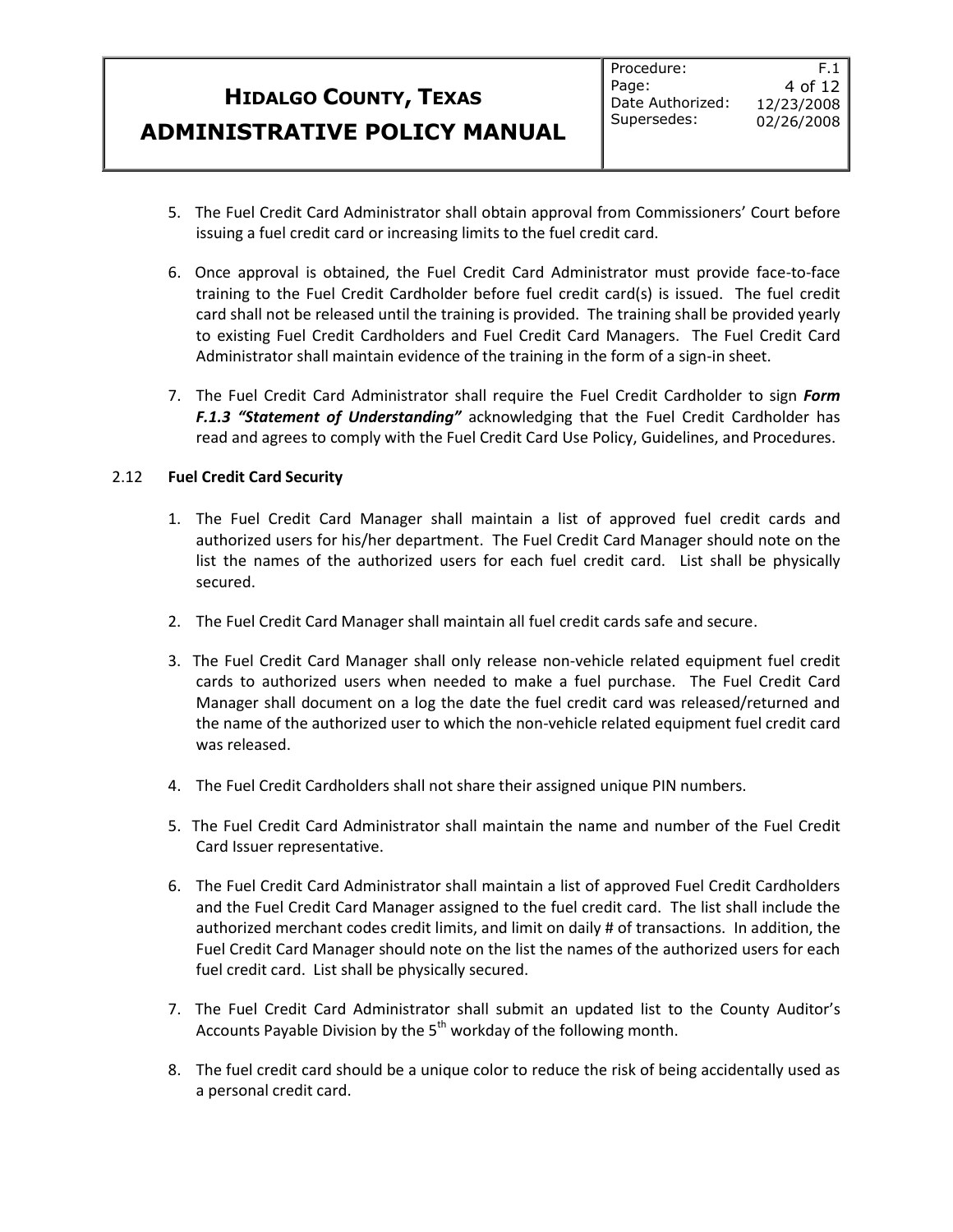- 9. The fuel credit card should have the pre-printed name of the organization above the name of vehicle ID or non-vehicle related equipment ID.
- 10. The fuel credit card should be pre-printed to clearly state "Fleet Fuel Only" on the front.

### 2.13 **Lost or Stolen Fuel Credit Cards**

- 1. The Fuel Credit Card Manager shall immediately notify the Fuel Credit Card Administrator if the fuel credit card is lost, stolen, or changes to personnel who are authorized to make fuel credit card purchases have been made.
- 2. The Fuel Credit Card Administrator will then notify the Fuel Credit Card Issuer to cancel/deactivate the lost or stolen fuel credit card. A request for a new fuel credit card from the Fuel Credit Card Issuer will be promptly made.
- 3. If the lost or stolen fuel credit card is subsequently found, the fuel credit card shall be immediately returned to the Fuel Credit Card Administrator and will be destroyed.

### 2.14 **Documenting Purchases**

- 1. A fuel purchases log and original itemized receipts shall be maintained for each fuel credit card issued. Frequent losses of receipts may result in disciplinary action. The Fuel Credit Cardholder may also be required to pay charges with his/her own personal funds.
- 2. The fuel purchases log, at a minimum, (*Form F.1.2 "Fuel Purchases Log" has been provided for your convenience)* should include the following:
	- a. date and purpose of the purchase;
	- b. merchant name;
	- c. gallons purchased ;
	- d. name of the user/purchaser;
	- e. total amount of purchase;
	- f. odometer readings;
	- g. object number to which fuel purchases should be charged; and
	- h. column for the Fuel Credit Card Manager to check-off his/her detailed monthly reconciliation to the fuel credit card statement.
	- i. signature line for the authorized user to certify purchase was for official business use; and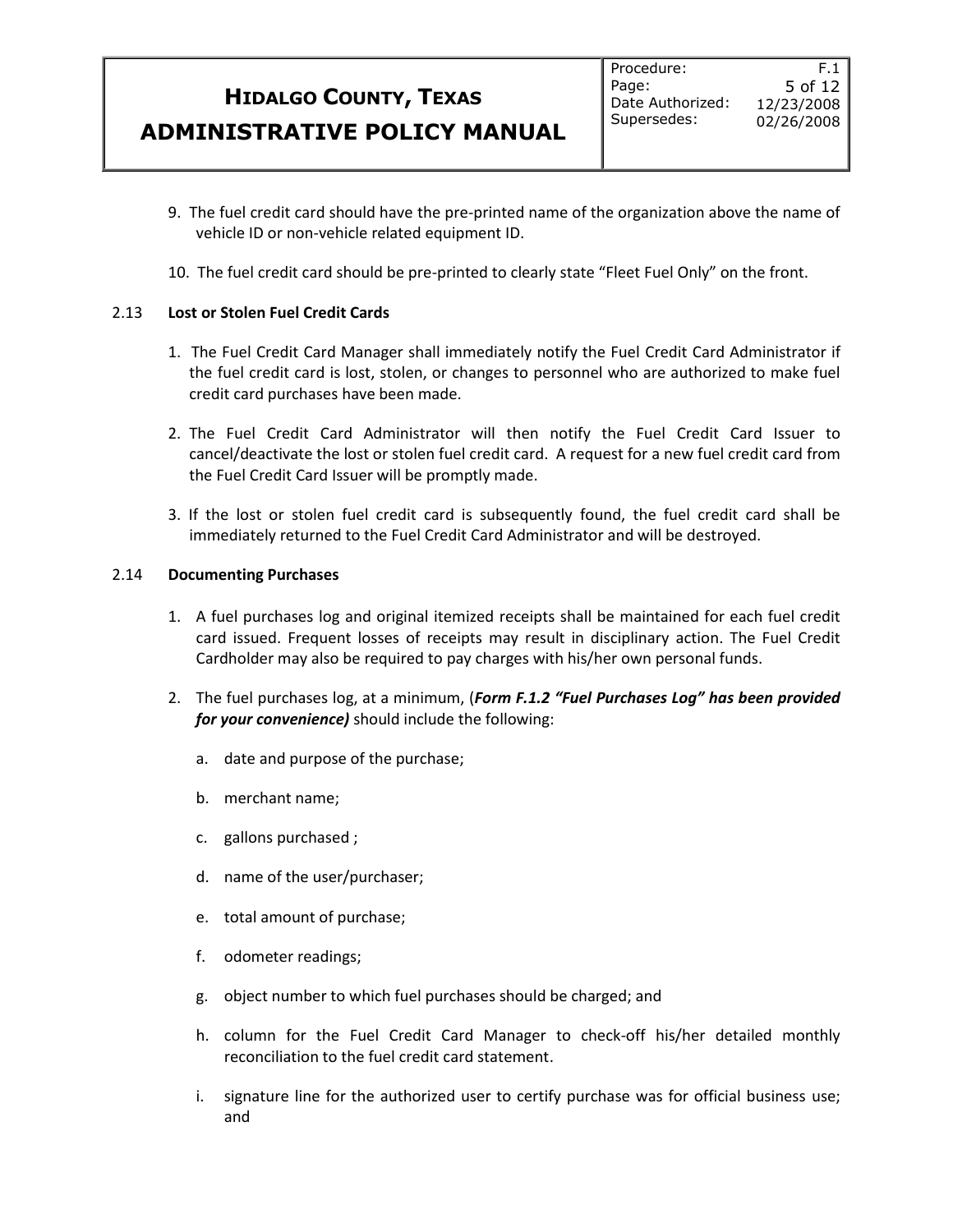- j. signature line for the Fuel Credit Card Manager to certify his/her review and recommended approval for payment.
- 3. The Fuel Credit Cardholders shall forward the fuel purchases log to the Fuel Credit Card Manager at least once a month.
- 4. The Fuel Credit Card Manager shall maintain a permanent file of all fuel purchase logs in accordance with the records retention law. This file will be subject to periodic review by the County Auditor's Office.

#### 2.15 **Payment and Reconciliation**

- 1. The Fuel Credit Card Manager shall reconcile the fuel purchases log and original itemized receipts to the monthly fuel credit card statement.
- 2. The Fuel Credit Card Manager will verify that required information is entered on the fuel purchases log by the Fuel Credit Cardholders.
- 3. The Fuel Credit Card Manager will verify that original itemized receipts were submitted for each purchase, purchases are made in compliance with policy; and correct odometer readings are entered in sequential order. The Fuel Credit Card Manager should note discrepancies and forward the discrepancies to the Fuel Credit Card Administrator and the County Auditor's Accounts Payable Section.
- 4. The Fuel Credit Card Manager shall ensure that sufficient funds are available in the adopted budget to pay for the fuel credit card purchases.
- 5. Every attempt should be made to ensure balances are paid in full each month (see resolution of disputed charges).
- 6. Reconciled fuel credit card statement(s), and original itemized receipts shall be forwarded to the County Auditor's Accounts Payable Division for payment.

#### 2.16 **Disputed Charges**

- 1. The Fuel Credit Card Manager shall inform the Fuel Credit Card Administrator of disputed charges within two calendar days. Communication shall be in writing (email or memorandum) and document the following:
	- a. date of disputed purchase;
	- b. name of merchant;
	- c. gallons disputed;
	- d. total amount of disputed purchase; and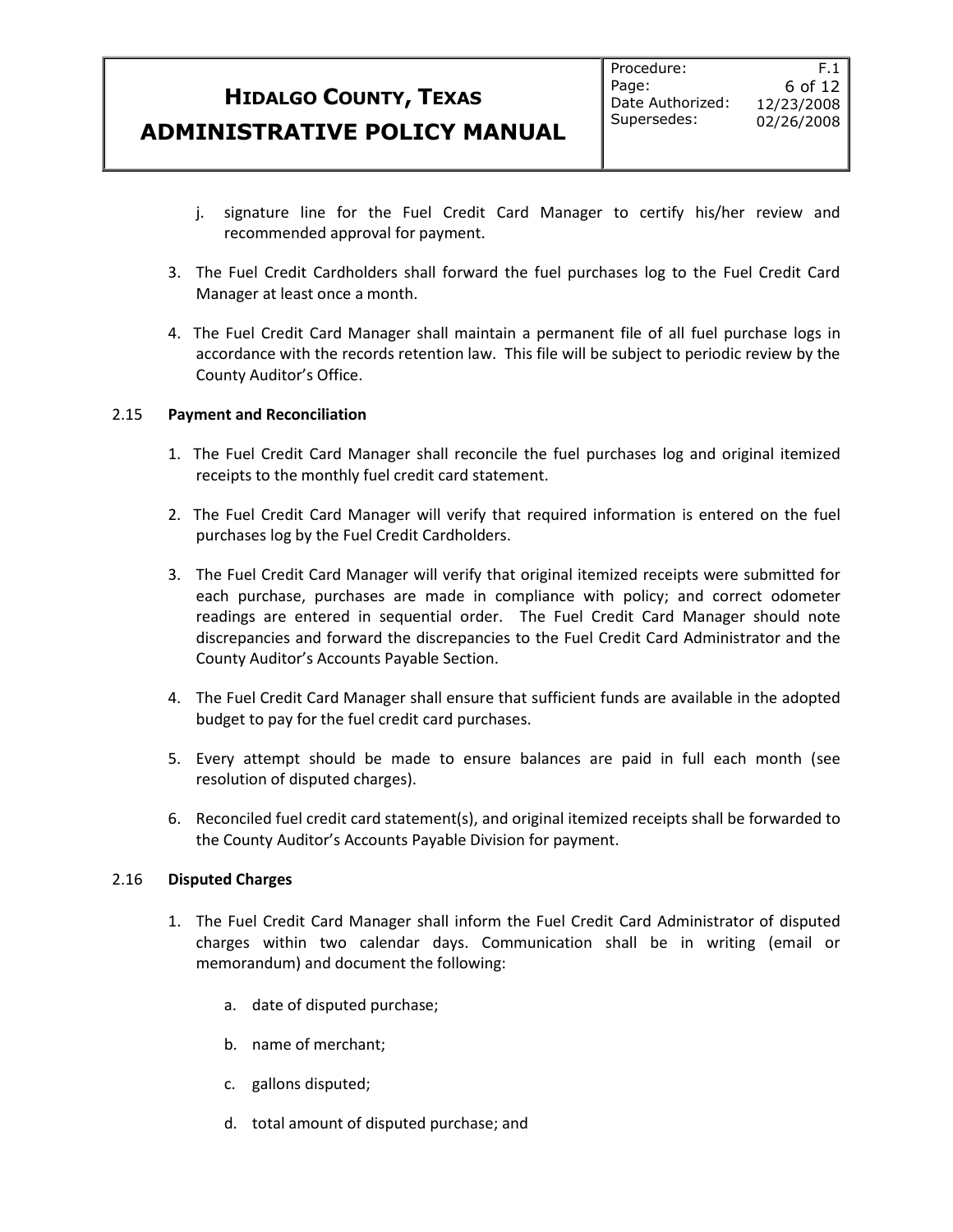F.1 7 of 12 12/23/2008 02/26/2008

- e. Reason of dispute.
- 2. The Fuel Credit Card Administrator shall inform the Fuel Credit Card Issuer of the disputed charges within two calendar days. Communication shall be documented in writing.

#### 2.17 **Canceling a Fuel Credit Card**

- 1. The Fuel Credit Card Manager shall immediately notify the Fuel Credit Card Administrator in writing when:
	- a. a vehicle is sold, wrecked or removed from service;
	- b. a vehicle is transferred to another county department (Note: Please ensure that the Fuel Credit Administrator is notified prior to transferring vehicle to another county department to ensure that proper department is billed for fuel purchases);
	- c. an authorized Fuel Credit Cardholder's employment with the county is terminated; or
	- d. an authorized Fuel Credit Cardholder is transferred to another county department.
- 2. The written notification shall include:
	- a. a request to cancel the fuel credit card;
	- b. the reasons for canceling the fuel credit card;
	- c. identify the fuel credit card number;
	- d. vehicle identification number or non-vehicle related equipment description and serial number;
	- e. unit number;
	- f. license plate number; and
	- g. authorized user (if any).
- 3. Upon written notification, the Fuel Credit Card Administrator shall request from the Fuel Credit Card Issuer that the fuel credit card be cancelled/deactivated. The request shall be made in writing. The written request shall be filed for record keeping purposes in accordance with the records retention law.
- 4. Prior to separation from the County or before transferring to another county department, the employee shall surrender the fuel credit card to the Fuel Credit Card Manager. The Fuel Credit Card Manager shall surrender the fuel credit card to the Fuel Credit Card Administrator and the fuel credit card shall be destroyed. The Fuel Credit Card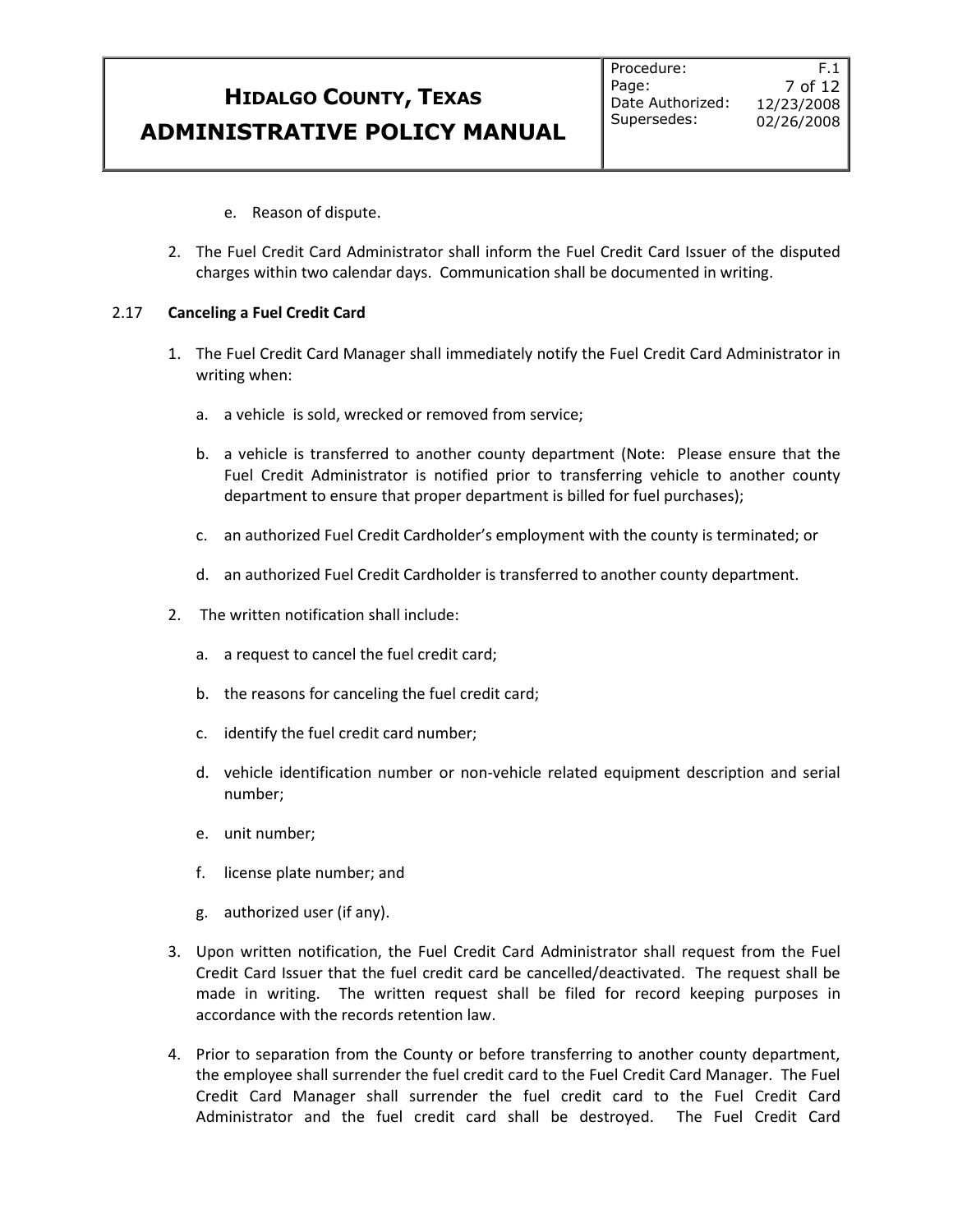F.1 8 of 12 12/23/2008 02/26/2008

Administrator shall maintain records indicating when the fuel credit card was destroyed in accordance with records retention law.

2.18 The County Auditor may use discretion to approve fuel credit card charges for payment that were not incurred in accordance with the Fuel Credit Card Use Policy; however, the charges were reasonable, necessary, and incurred while conducting official county business.

#### 2.19 **Fuel Credit Card Rebates**

1. Fuel credit card rebates shall be addressed by the Fuel Credit Card Administrator for proper credit to the County of Hidalgo. The rebates shall be submitted immediately to the County Treasurer's Office for deposit but no later than the  $7<sup>th</sup>$  day work day from the date the rebates were received.

#### **3.00 SANCTIONS**

- 3.01 Any misuse of the fuel credit card will result in reasonable disciplinary actions that may include one or a combination of the following:
	- a. termination of employment;
	- b. payroll deduction of any unauthorized purchases and of any administrative costs associated with any unauthorized purchase;
	- c. reimbursement to Hidalgo County for unauthorized purchase and any administrative costs associated with the unauthorized purchase;
	- d. transfer of duty that does not involve or require the use of the fuel credit card;
	- e. limitation on the use of the fuel credit card and/or termination of the right to use the fuel credit card at anytime with or without cause; or
	- f. other discipline as authorized by the Public Official.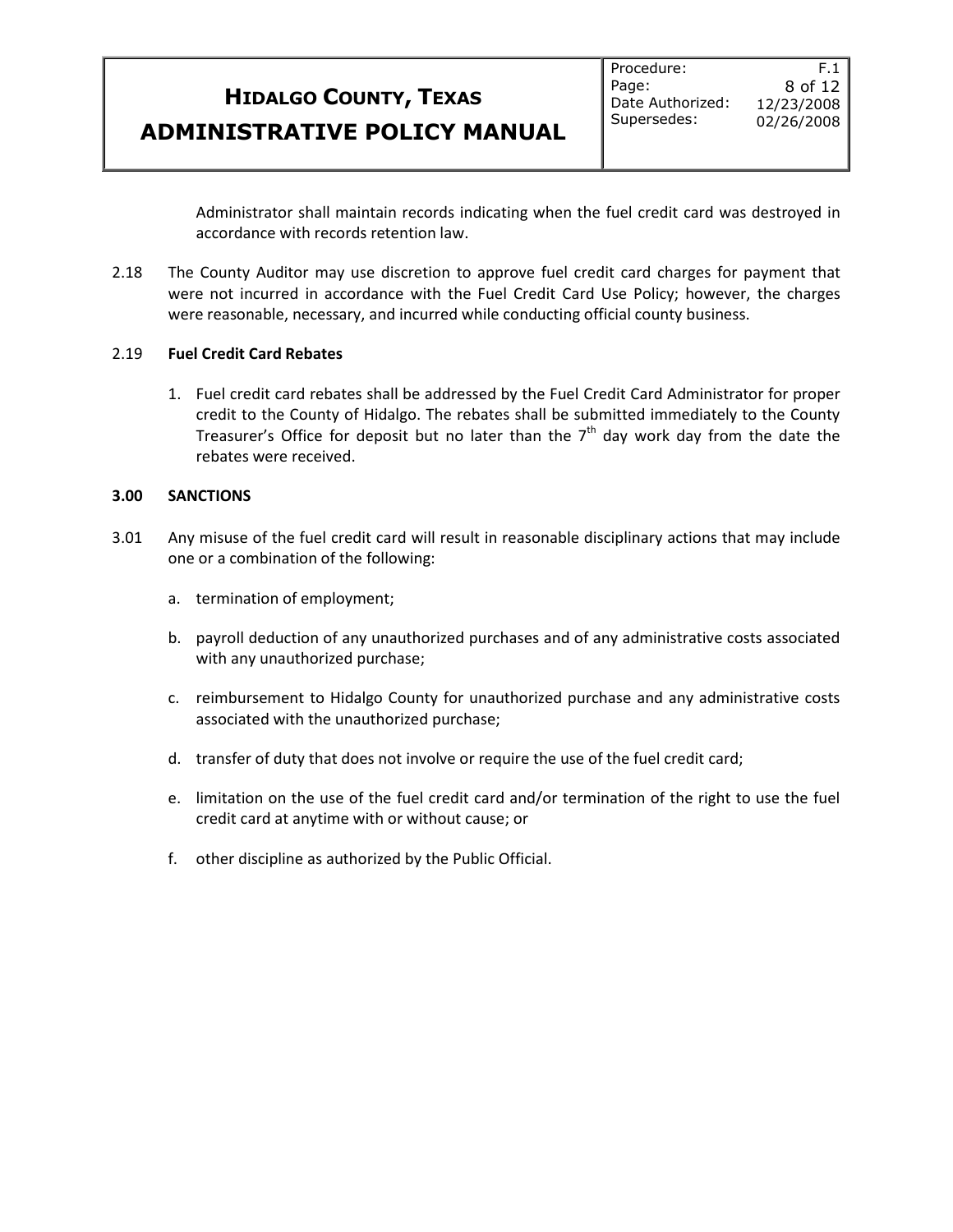#### **PROCEDURES**

- 1. The following procedures are required and will be adhered to when using the fuel credit card:
	- a. *Form F.1.3 "Statement of Understanding"* (attached hereto) acknowledging the understanding of this policy, and the sanctions for misuse must be signed and kept in a file by the Fuel Credit Card Administrator for each authorized user.
	- b. A purchase order for the purchase of fuel must be open and valid prior to using the fuel credit card. All funds for the fuel credit cards shall be in the appropriated budget line items.
	- c. A list of approved fuel credit cards and authorized users must be kept with the Fuel Credit Card Manager with a copy to the Fuel Credit Card Administrator. The Fuel Credit Card Manager should note on the list the names of the authorized users for each fuel credit card. The list shall include the authorized merchant codes credit limits and limit on daily # of transactions.
	- d. When using the fuel credit card at a self serve pump, the employee will:
		- i. enter P.I.N. (Personal Identification Number);
		- ii. enter the vehicle number;
		- iii. enter the odometer reading;
		- iv. request for original itemized receipt (If receipt is not automatically generated at the pump, a original itemized receipt must be requested from the store attendant);
		- v. sign or initial original itemized receipts and write in his/her County Employment Identification Number; and
		- vi. submit original itemized receipt to their Fuel Credit Card Manager the same date; or
		- vii. if fueling after established work hours, submit the original itemized receipt to the Fuel Credit Card Manager the next business day.
	- e. If an employee loses a receipt, the employee will submit an affidavit accounting for the specific lost data. The affidavit shall accompany request for payment to the County Auditor's Accounts Payable Division. An employee's fuel credit card privileges may be revoked if receipts are frequently lost.
	- f. When the fuel credit card statement is received, the Fuel Credit Card Manager shall reconcile the charges.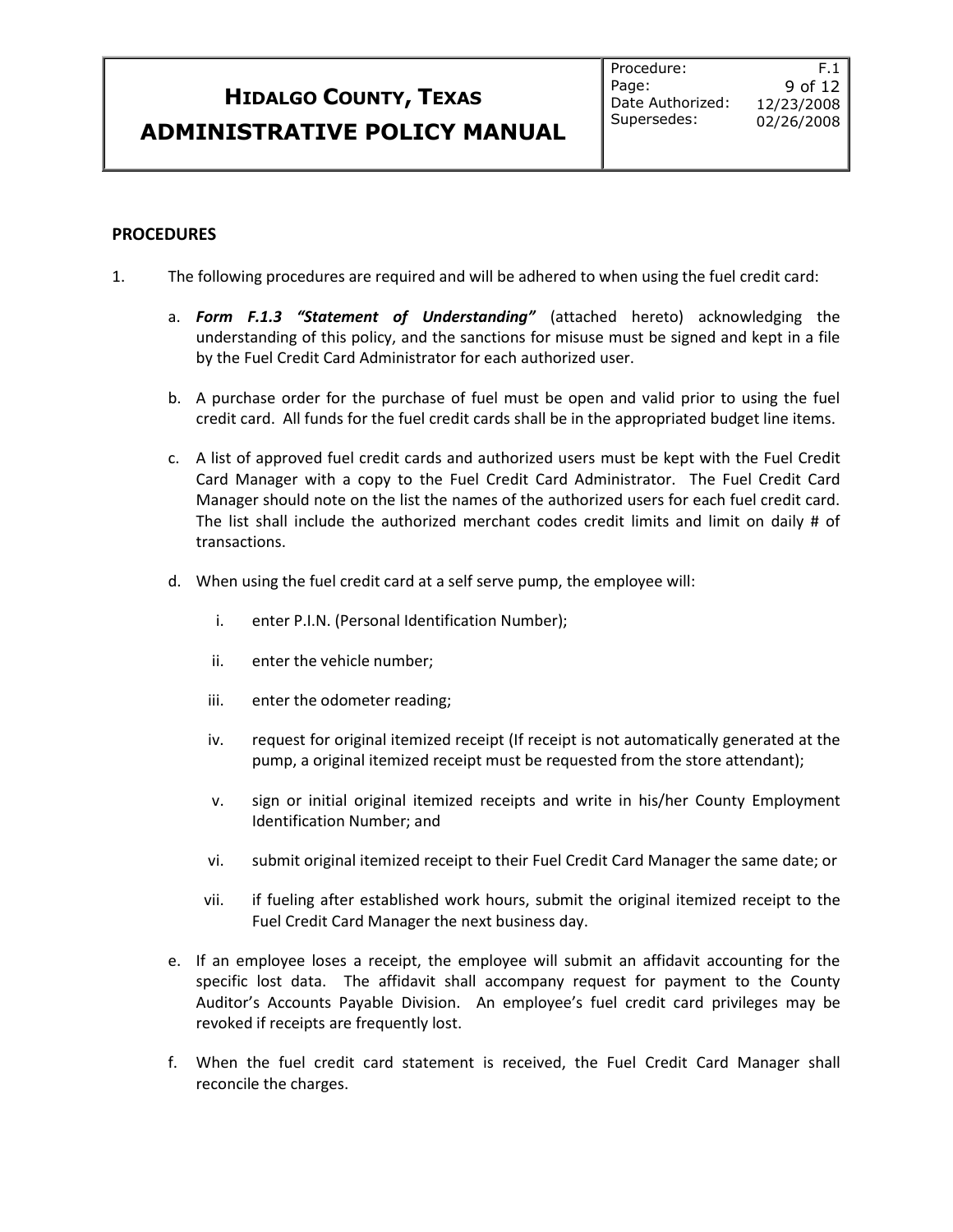- g. If the fuel credit card statement is reconciled, then the Fuel Credit Card Manager shall deliver all documents necessary for payment to the County Auditor's Accounts Payable Division.
- h. If the fuel credit card statement cannot be reconciled between the Fuel Credit Card Manager and the Fuel Credit Cardholder, then the Fuel Credit Card Manager shall notify the Fuel Credit Card Administrator in writing to dispute any amounts that are determined to be in error. The Fuel Credit Card Manager shall deliver to the County Auditor's Accounts Payable Division an annotated copy of the fuel credit card statement showing amounts in dispute with a request for payment on undisputed amounts.
- i. The Fuel Credit Card Manager shall deliver fuel credit card fuel credit card statements to the County Auditor's Accounts Payable Division within five (5) working days following receipt of the fuel credit card statement. The County Auditor's Accounts Payable Division shall make every effort in the normal course of business to process valid fuel credit card statements for payments prior to the payment due dates.
- j. The Fuel Credit Card Administrator at their discretion may terminate privileges at any time due to misuse, abuse, etc.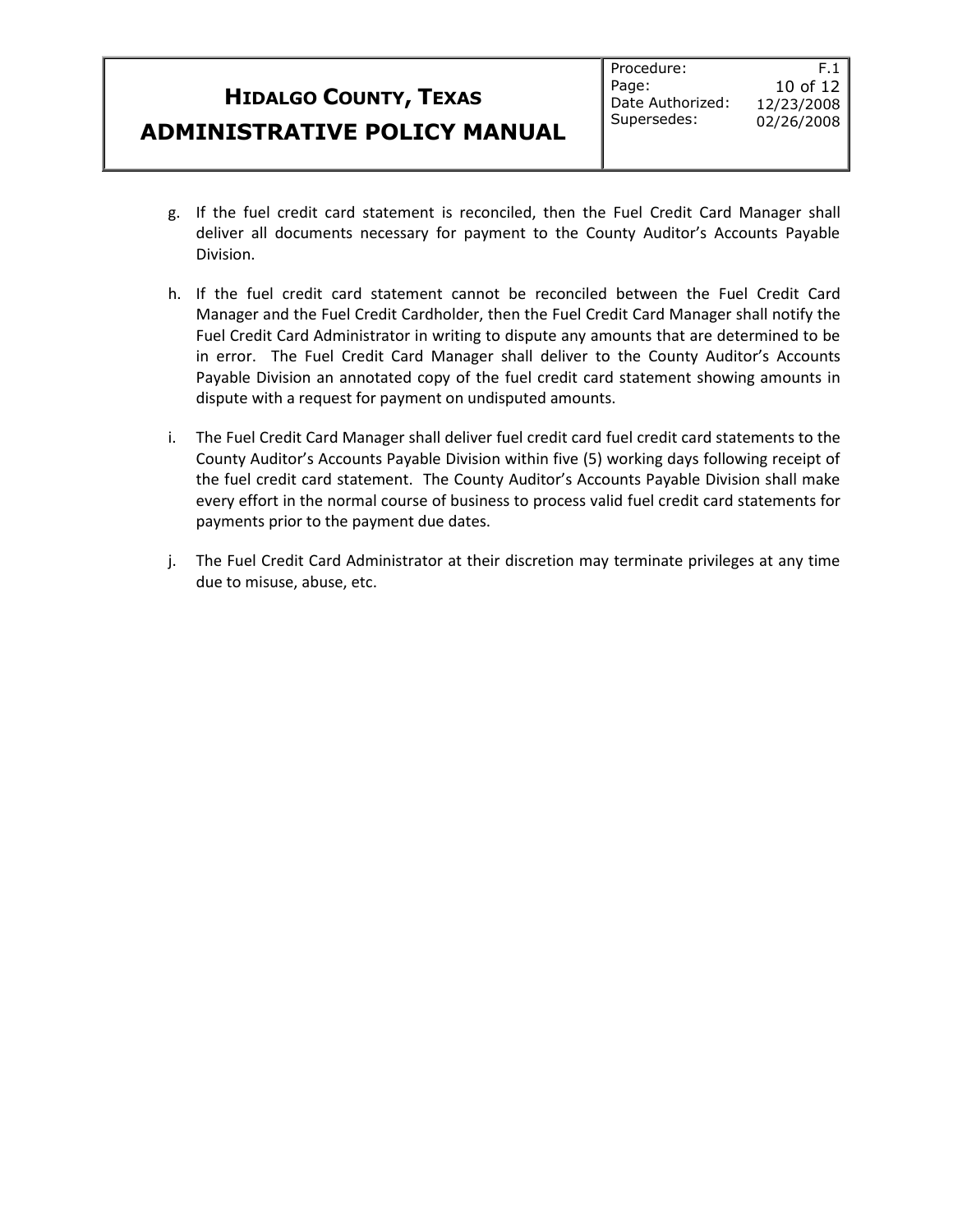#### **STATEMENT OF UNDERSTANDING**

I have read understood and will abide by the Fuel Credit Card Use Policy (The "Policy"). I understand that the Fuel Credit Card Use Policy is designed to improve the management and control of official business of the County of Hidalgo.

I further understand the issuance of a Fuel Credit Card (the "Card") to me is keeping with my assigned duties and responsibilities and that I am being specifically directed to:

- Abide by all policies rules and understandings with respect to the Card.
- Use the Card only for those necessary and reasonable expenses incurred or authorized for the direct purpose of the Fuel Credit Card Program.
- Make **ABSOLUTELY NO** personal use of the Card.
- Use the Card only as anticipated in the budget.
- Use of the Card for emergency purchases must be completed as outlined in the policy.
- Retain and submit original itemized receipts for all Card use.
- Keep the Card in my possession and control at all times.
- Allow no one else to use the Card or pin number assigned to me.
- Permanently surrender the Card when my duties no longer require the use of the Card.

I agree to comply with the terms and conditions of the Hidalgo County Fuel Credit Card Use Policy. I understand that any misuse of the Card will result in one or more of the following:

- Termination of employment.
- Payroll deduction of any unauthorized purchases and of any administrative cost associated with any unauthorized purchase.
- Reimbursement to Hidalgo County for unauthorized purchase and any administrative costs associated with the unauthorized purchase.
- Transfer of duty that does not involve or require use of the Card.
- Limitation on the use of the Card and or termination of my right to use the Card at any time with or without cause.
- Other discipline as authorized by the Public Official for violation of Fuel Credit Card Use Policy.